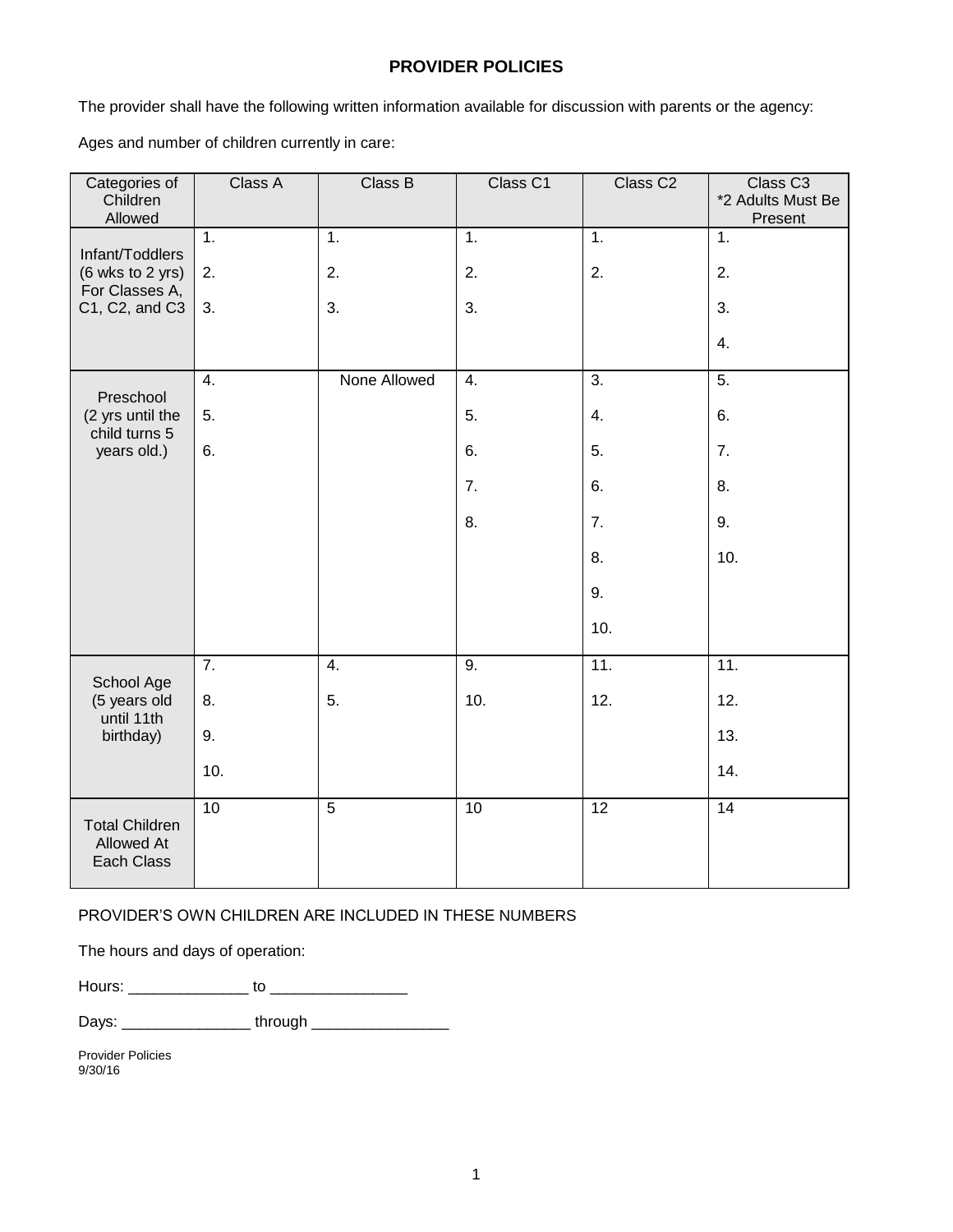## **MEALS AND SNACKS TO BE SERVED:**

Breakfast AM Snack Lunch PM Snack Dinner

Food, lunches, and bottles brought from home must be labeled with the child's name and refrigerated when necessary. Bottles will be washed after use.

Food served during the day will include servings from each of the basic food groups as defined by the United States Department of Agriculture.

## **SLEEPING AND REST ARRANGEMENTS:**

# **Infants:**<br>□ Full-size Crib

 $\Box$  Portable Crib

The provider must check for recalls on all cribs and portable cribs used on the Consumer Product Safety Commission website [\(www.cpsc.gov\)](http://www.cpsc.gov/) prior to using them for sleeping infants. Additionally, providers must visually inspect all cribs and portable cribs monthly and complete the Monthly Crib Safety Inspection Form to ensure that the sleeping unit is still safe to use. Upon discovery of any unsafe condition during the safety inspection, the provider must immediately remove the crib from use and ensure that the crib is not accessible to children in care. Within 2 business days after the inspection, remove the crib from the area where child care services are routinely provided and make necessary repairs or destroy the crib. The provider must document the action(s) taken regarding unsafe cribs on the reverse side of the inspection form.

Wooden slats should be no farther apart than 2 3/8 inches. Playpens with mesh sidings may be used for the care or sleeping of infants or newborns.

## **SLEEP POSITION FOR INFANTS:**

All infants will be put to sleep on their backs on a firm sleep surface with a fitted sheet. The only exception to the back sleep position is if the PHYSICIAN of the child reads, completes, signs and dates the Physician Directive for Alternative Infant Sleep Position. The form must be signed by the PARENT & PROVIDER as well and kept on file at the child care residence. PLEASE REMEMBER: Pillows, blankets, quilts, sheepskins and pillow-like crib bumpers will NOT be used in the sleeping units of infants.

## **Toddlers/Preschoolers:**

| □ Mat □ Crib □ Cot □ Bed □ Sofa □ Sleeping Bag □ Playpen |  |  |  |  |  |  |  |
|----------------------------------------------------------|--|--|--|--|--|--|--|
|----------------------------------------------------------|--|--|--|--|--|--|--|

## **NONDISCRIMINATION PRACTICES:**

Provider shall not discriminate in relation to admissions on the basis of race, creed, color, national origin, religion or sex.

## **THE CARE OF ILL CHILDREN:**

The provider shall notify the parent immediately when a child in care develops any of the following symptoms:

- 1. Underarm temperature of 100 degrees Fahrenheit or over, or an oral temperature of 101 degrees Fahrenheit or over;
- 2. Vomiting;
- 3. Diarrhea; or
- 4. Rash, other than mild diaper or heat-related rash.

Additional provider policies on the care of ill children are:

Provider unwilling to accept a child that is: **William Container and Container** Provider

Provider is willing to accept a sick child under the following circumstances: \_\_\_\_

 $\_$  ,  $\_$  ,  $\_$  ,  $\_$  ,  $\_$  ,  $\_$  ,  $\_$  ,  $\_$  ,  $\_$  ,  $\_$  ,  $\_$  ,  $\_$  ,  $\_$  ,  $\_$  ,  $\_$  ,  $\_$  ,  $\_$  ,  $\_$  ,  $\_$  ,  $\_$  ,  $\_$  ,  $\_$  ,  $\_$  ,  $\_$  ,  $\_$  ,  $\_$  ,  $\_$  ,  $\_$  ,  $\_$  ,  $\_$  ,  $\_$  ,  $\_$  ,  $\_$  ,  $\_$  ,  $\_$  ,  $\_$  ,  $\_$  ,

 $\_$  ,  $\_$  ,  $\_$  ,  $\_$  ,  $\_$  ,  $\_$  ,  $\_$  ,  $\_$  ,  $\_$  ,  $\_$  ,  $\_$  ,  $\_$  ,  $\_$  ,  $\_$  ,  $\_$  ,  $\_$  ,  $\_$  ,  $\_$  ,  $\_$  ,  $\_$  ,  $\_$  ,  $\_$  ,  $\_$  ,  $\_$  ,  $\_$  ,  $\_$  ,  $\_$  ,  $\_$  ,  $\_$  ,  $\_$  ,  $\_$  ,  $\_$  ,  $\_$  ,  $\_$  ,  $\_$  ,  $\_$  ,  $\_$  ,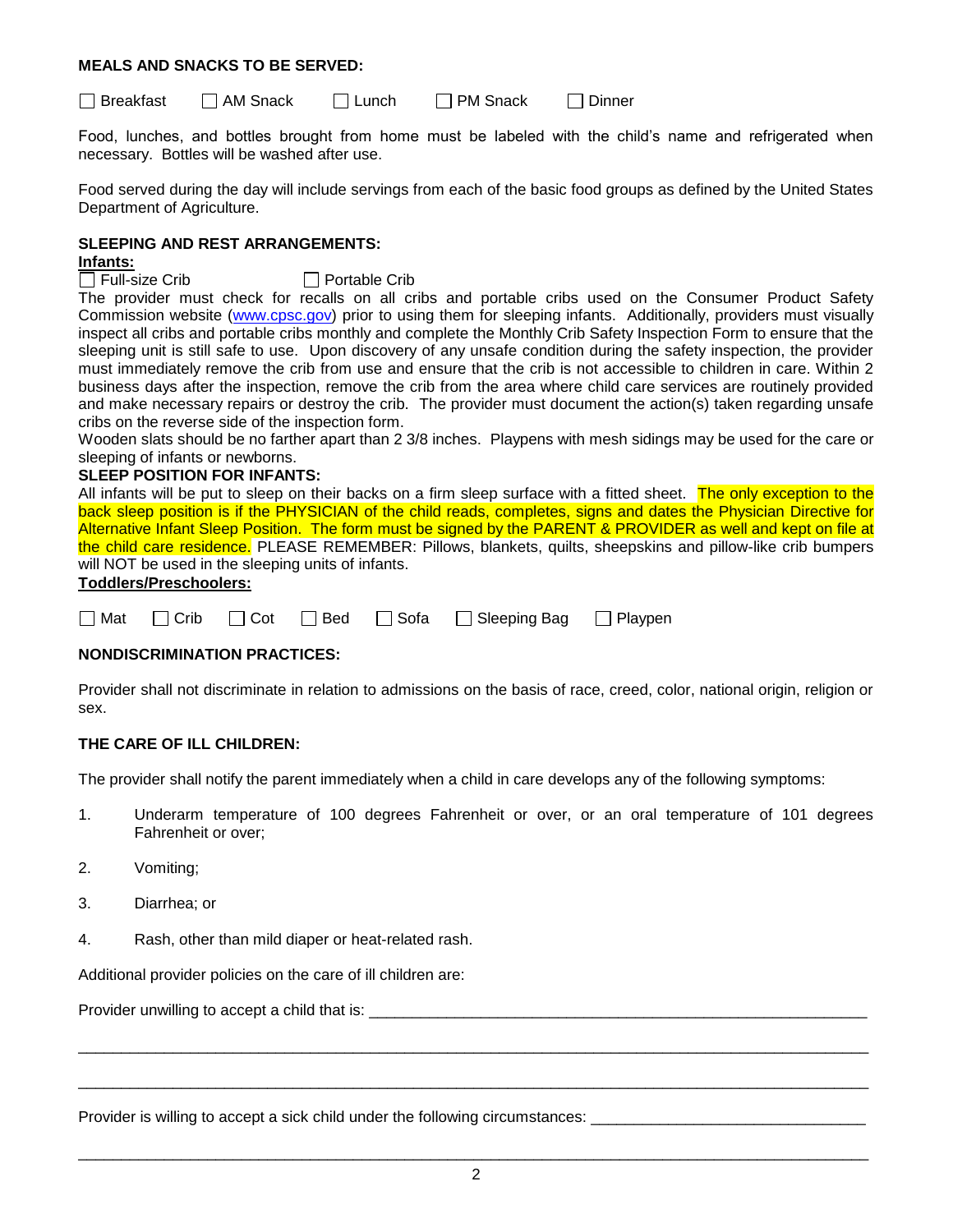The provider shall require that a child's parent notify the provider within 24 hours of the diagnosis of a serious, contagious illness, or parasitic infestation listed below:

| <b>Amebic Dysentery</b><br><b>Brucellosis</b><br>Encephalitis (all types)<br>Food borne Illness<br>Lead Poisoning<br>Leprosy<br>Leptospirosis<br>Malaria<br>Meningococcemia<br>Mumps<br>Ophthalmia Neonatorum | Hepatitis, Viral (A, B, Non A, Non B)<br>Meningitis (all infectious types<br><b>Occupationally Related Diseases</b> | Psittacosis<br>Rubella<br>Salmonellosis<br><b>Shigellosis</b><br>Trichinosis<br><b>Tuberculosis</b><br>Tularemia<br>Typhus<br><b>Yellow Fever</b> | Pertussis (whopping cough)<br>Reye's Syndrome<br>Rocky Mountain Spotted Fever<br><b>Venereal Disease</b> |         |
|---------------------------------------------------------------------------------------------------------------------------------------------------------------------------------------------------------------|---------------------------------------------------------------------------------------------------------------------|---------------------------------------------------------------------------------------------------------------------------------------------------|----------------------------------------------------------------------------------------------------------|---------|
| Anthrax                                                                                                                                                                                                       | Cholera                                                                                                             | Plague                                                                                                                                            | <b>Rabies</b>                                                                                            | Tetanus |
| <b>Botulism</b>                                                                                                                                                                                               | Measles (Rubella)                                                                                                   | <b>Poliomyelitis</b>                                                                                                                              | Small Pox                                                                                                |         |

The provider shall inform a parent of each exposed child the same day the provider is notified a positive diagnosis has been made for any of the illnesses or parasitic infections listed above.

The provider shall notify the health officer or Minnesota Department of Health of any suspected case of reportable disease as specified above.

Immunization records must be kept for each child in care, using the form provided by the County. Update as follows:

Infant: Every 6 months Toddler: Annually Preschool: Every 18 months School Age: Every 3 years

The provider shall obtain written permission and instructions from the child's parents prior to administering medicine, diapering products, sunscreen lotions, and insect repellents.

The provider shall obtain and follow written instructions from a licensed physician or dentist prior to administering each prescription medicine. Medicine with the child's name and current prescription information on the label constitutes instructions.

The provider has made written emergency, fire, and storm plans, and keeps a monthly fire drill log, using forms provided by the county.

When admitting a child to day care, the provider and parents shall discuss child rearing, sleeping, feeding, and discipline practices essential for the care of the child. The provider shall keep parents informed of the child's progress and development. Corporal punishment will not be used.

## **TRANSPORTATION:**

Each child will be securely fastened in an appropriate passenger restraint system as described in the Day Care Rules.

Written permission to transport children must be obtained from parents. There is a box at the bottom of DHS-1715 Admission and Arrangement which the parent must check to authorize transportation of their child/children. The form must be signed and dated by the parent(s) and provider prior to transporting.

**Also, prior to transporting any child, licensed providers must complete a 3 hour course on Child Passenger Restraint Safety Training. This training must be kept current with re-training required every 5 (five) years.**

No child is permitted to remain unattended in any vehicle.